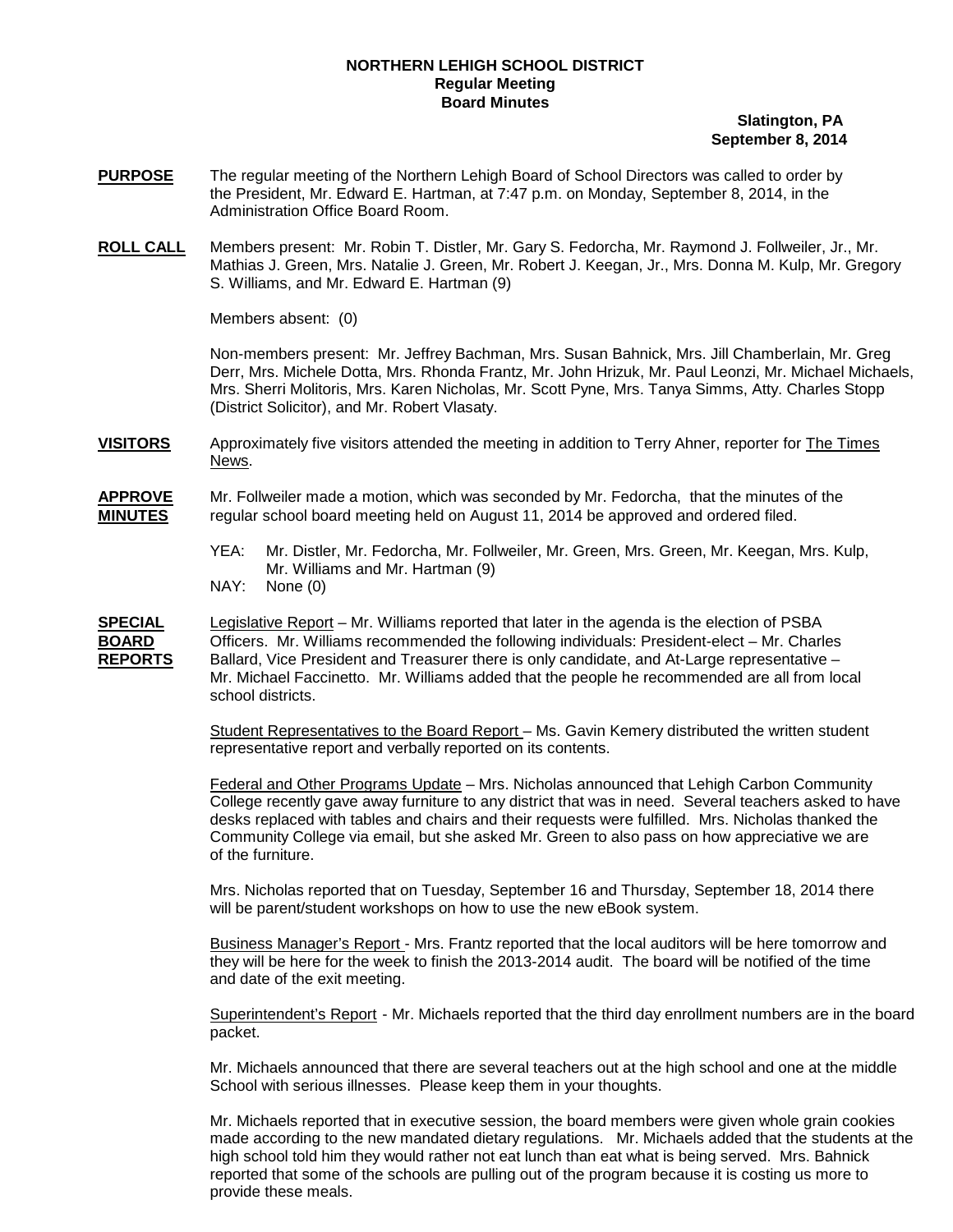| <b>SPECIAL</b><br><b>BOARD</b><br><b>REPORTS</b><br>(cont.) | Mr. Michaels asked Mrs. Green to elaborate on the Month of Caring. Mrs. Green announced<br>that last year it was decided to do a Month of Caring benefiting the American Cancer Society.<br>Mrs. Green displayed the shirts available for sale. Order forms are available from Mrs. Sherri<br>Molitoris.                                    |                                                                                                                                                                                                                     |                                                                                                                                |
|-------------------------------------------------------------|---------------------------------------------------------------------------------------------------------------------------------------------------------------------------------------------------------------------------------------------------------------------------------------------------------------------------------------------|---------------------------------------------------------------------------------------------------------------------------------------------------------------------------------------------------------------------|--------------------------------------------------------------------------------------------------------------------------------|
|                                                             |                                                                                                                                                                                                                                                                                                                                             | Mr. Hartman reported that an executive session was held prior to tonight's meeting.                                                                                                                                 |                                                                                                                                |
| <b>PERSONNEL</b>                                            | Mr. Fedorcha made a motion, which was seconded by Mr. Follweiler, that the Board of Education<br>approves the following personnel items:                                                                                                                                                                                                    |                                                                                                                                                                                                                     |                                                                                                                                |
| Resignation<br>A. Shoemaker                                 | Accept the resignation of Angela Shoemaker from her position as instructional aide at the<br>Senior High School effective August 18, 2014.                                                                                                                                                                                                  |                                                                                                                                                                                                                     |                                                                                                                                |
| Appointment<br>Non-Instruct-<br>ional                       | Lisa Fisher*<br>Assignment:                                                                                                                                                                                                                                                                                                                 | <b>Emotional Support Special Education Aide at Senior High</b>                                                                                                                                                      |                                                                                                                                |
|                                                             | Salary:                                                                                                                                                                                                                                                                                                                                     | School                                                                                                                                                                                                              | \$11.40 Per Hour Monday-Friday, 9:00 a.m. - 1:30 p.m. up to<br>180 Student Days a school year plus additional 20 Hrs for Staff |
|                                                             | Effective:                                                                                                                                                                                                                                                                                                                                  | Development according to language in MOU<br>September 16, 2014<br>* Pending Verification of Missing Personnel File Items<br>*60 Day probationary period ending December 15, 2014                                    |                                                                                                                                |
| Family<br>Medical<br>Leave                                  | Approve the request of employee #3700 to take a twelve week Family Medical Leave beginning<br>on August 18, 2014, for her own medical reasons. Employee will be using sick days in<br>conjunction with her family medical leave. Employee plans to return to her current position upon<br>release from her physician.                       |                                                                                                                                                                                                                     |                                                                                                                                |
| Unpaid<br>Leave                                             | Approve an unpaid leave of absence for employee #6922 effective August 25, 2014. She<br>plans to return to her current position upon medical release from her physician.                                                                                                                                                                    |                                                                                                                                                                                                                     |                                                                                                                                |
| Rescind<br>Co-Curricular<br>Appointment                     | Rescind the appointment of Christopher Lalik in the amount of \$4,650.00 from his position<br>as Assistant Wrestling Coach (JH) for the 2014-2015 school year which was originally approved<br>at the April 14, 2014 board meeting.                                                                                                         |                                                                                                                                                                                                                     |                                                                                                                                |
| Co-Curricular<br>Appointments<br>2014-2015                  | Michael Lehtonen<br>Amy Zeiser<br>Ray Lenhart*<br><b>Brett Martinez</b><br>Kate Pluchinsky                                                                                                                                                                                                                                                  | Freshman Class Advisor<br>Freshman Class Advisor<br>Assistant Boy's Basketball Coach<br><b>Assistant Wrestling Coach</b><br><b>National Honor Society</b><br>* Pending Verification of Missing Personnel File Items | 651.00<br>\$<br>651.00<br>\$<br>\$4,558.00<br>\$4,650.00<br>512.00<br>\$                                                       |
| 2014-2015                                                   | Game Workers Approve the following list of people as Game Workers for the 2014-2015 school year.<br>Game Workers consist of ticket sellers and takers, game announcers, scoreboard operators<br>field judges, scorekeepers. Rate of pay is consistent with the rates approved on the 2014-<br>2015 Supplementary Personnel Salary Schedule. |                                                                                                                                                                                                                     |                                                                                                                                |
|                                                             | <b>Barry Herman</b>                                                                                                                                                                                                                                                                                                                         |                                                                                                                                                                                                                     |                                                                                                                                |
| Salary<br>Adjustments                                       | Acknowledge the following teacher who has completed the requirements per the<br>Collective Bargaining Agreement that would entitle them to a salary increase for the 2014-2015<br>school year:                                                                                                                                              |                                                                                                                                                                                                                     |                                                                                                                                |
|                                                             | <b>Everly Kesack</b><br>From:<br>To:                                                                                                                                                                                                                                                                                                        | Step 6B+24<br>Step 6M                                                                                                                                                                                               |                                                                                                                                |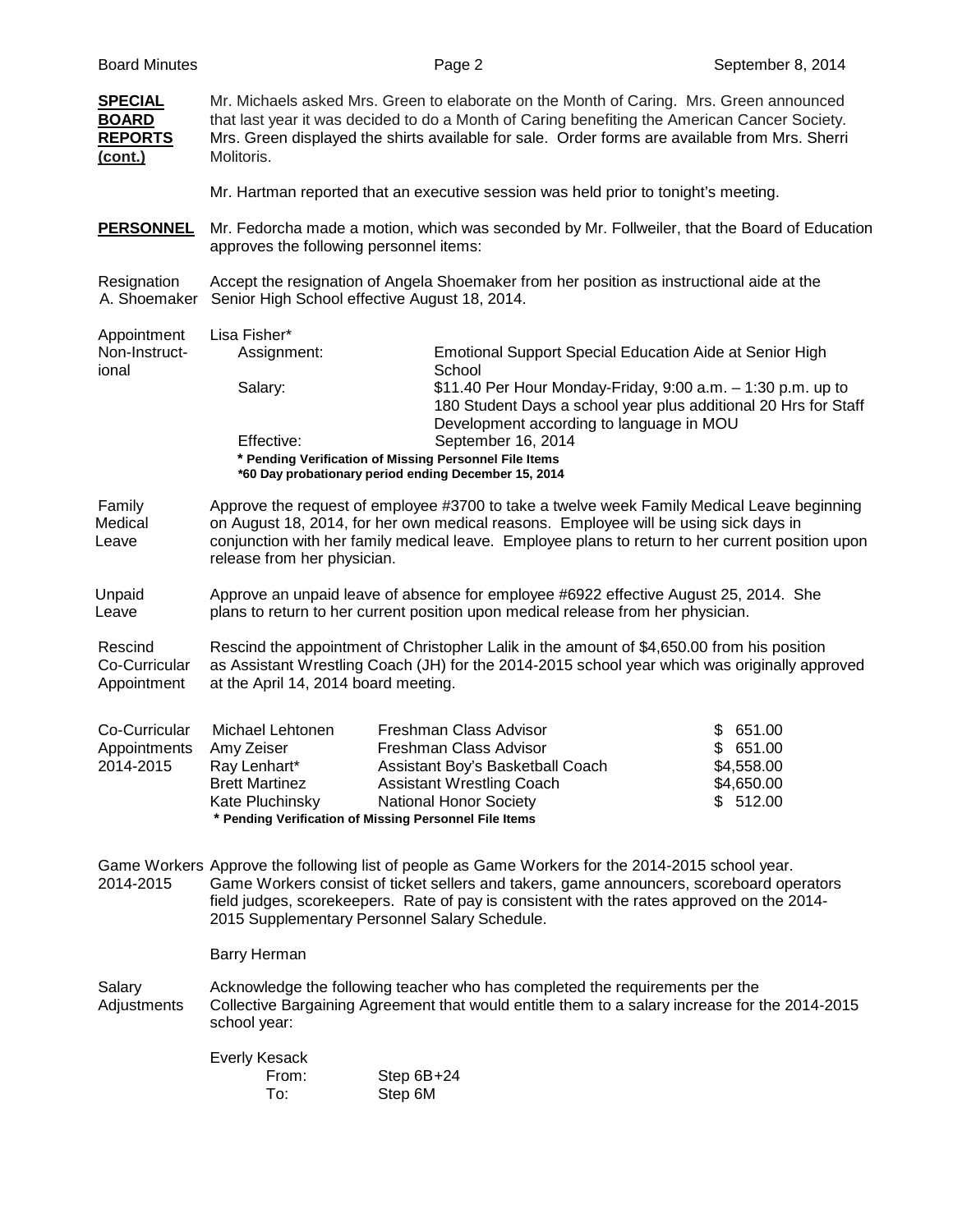| <b>PERSONNEL</b><br>(cont.)                                                  |                                                                                                                                                                                                                                                                                                                                                                                                                                                      |                                                                                                                                                                                                                                            |                                                                                                                                                                                                                                                                                                      |
|------------------------------------------------------------------------------|------------------------------------------------------------------------------------------------------------------------------------------------------------------------------------------------------------------------------------------------------------------------------------------------------------------------------------------------------------------------------------------------------------------------------------------------------|--------------------------------------------------------------------------------------------------------------------------------------------------------------------------------------------------------------------------------------------|------------------------------------------------------------------------------------------------------------------------------------------------------------------------------------------------------------------------------------------------------------------------------------------------------|
| Co-Curricular<br>Volunteers<br>2014-2015                                     | Jamie Farber<br><b>Christopher Lalik</b><br>Derek Long                                                                                                                                                                                                                                                                                                                                                                                               | <b>Refreshment Stand Volunteer</b><br><b>Assistant Wrestling Coach</b><br><b>Assistant Football Coach</b>                                                                                                                                  |                                                                                                                                                                                                                                                                                                      |
| Unpaid<br>Volunteers                                                         | <b>Margaret Blose</b><br>Sharon Karpiszin<br>Janet McKelvey<br>Patricia Bollinger                                                                                                                                                                                                                                                                                                                                                                    | Lori Beth Guelcher<br>Joanne Perich<br>Nancy Wagner<br>Karen Haberern                                                                                                                                                                      | JoAnne Sipos<br><b>Erica Szwast</b><br>Sheila White<br>Andrea Fella                                                                                                                                                                                                                                  |
| Artistic Dir.<br>Fall Play/<br>Musical<br>S. Shuey                           | Approve Stephen Shuey as Artistic Director for the Fall Play/Spring Musical for the NLHS<br>Student Theater Group. Stipend for the Artistic Director will be \$2,000 to be paid out of the HS Spring<br>Student Activities Fund. The Artistic Director will be responsible for and overseeing all<br>persons involved with set design and construction, costuming, lighting, sound, etc., determined<br>by the HS Principal and Production Director. |                                                                                                                                                                                                                                            |                                                                                                                                                                                                                                                                                                      |
| Asst. Director<br>Fall Play/<br>Musical<br>A. Kern                           | Approve Andrew Kern as Assistant Director for the Fall Play/Spring Musical for the NLHS<br>Student Theatre Group. Stipend for the Assistant Director will be \$500.00 and be paid out<br>of the HS Student Activities Fund.                                                                                                                                                                                                                          |                                                                                                                                                                                                                                            |                                                                                                                                                                                                                                                                                                      |
| Senior High<br>Administrative<br><b>Detention</b><br>Supervisor<br>P. Ingles | Approve to appoint Patricia Ingles as the Administrative Detention Supervisor in the senior<br>high school. She will work Tuesday and Thursday from 2:30 p.m. to 4:00 p.m. throughout the<br>2014-2015 school year that warrants detention coverage. Salary will be \$20.00 per hour<br>worked.                                                                                                                                                      |                                                                                                                                                                                                                                            |                                                                                                                                                                                                                                                                                                      |
| Saturday<br>Detention<br>Monitor<br>P. Ingles                                |                                                                                                                                                                                                                                                                                                                                                                                                                                                      |                                                                                                                                                                                                                                            | Approve to appoint Patricia Ingles as the Secondary Saturday Detention Monitor for the<br>the middle school and senior high school for the 2014-2015 school year, working 3 hours every<br>Saturday that warrants detention coverage. Salary will be \$20.00 per hour worked.                        |
| Substitute<br>Detention<br>Supervisor                                        |                                                                                                                                                                                                                                                                                                                                                                                                                                                      | compensation will be at a salary of \$20.00 per hour worked.                                                                                                                                                                               | Approve to appoint the following list of people as Substitute Secondary Detention Monitors for<br>the senior high school for the 2014-2015 school year. Work will be on an as needed basis and                                                                                                       |
|                                                                              | Michael Lehtonen                                                                                                                                                                                                                                                                                                                                                                                                                                     |                                                                                                                                                                                                                                            |                                                                                                                                                                                                                                                                                                      |
| Substitute<br>Saturday<br>Detention<br>Monitor                               | \$20.00 per hour worked.                                                                                                                                                                                                                                                                                                                                                                                                                             |                                                                                                                                                                                                                                            | Approve to appoint the following list of people as Substitute Secondary Saturday Detention<br>Monitors for the middle school and senior high school for the 2014-2015 school year, working as<br>a substitute for 3 hours every Saturday that warrants substitute detention coverage. Salary will be |
|                                                                              | Kelly Follweiler<br>Michael Lehtonen                                                                                                                                                                                                                                                                                                                                                                                                                 |                                                                                                                                                                                                                                            |                                                                                                                                                                                                                                                                                                      |
| Substitute-<br>Instructional                                                 |                                                                                                                                                                                                                                                                                                                                                                                                                                                      |                                                                                                                                                                                                                                            | Approve the following substitute teachers for the 2014-2015 school year at the 2014-2015<br>substitute teacher rates as approved on the Supplementary Personnel Salary Schedule:                                                                                                                     |
|                                                                              | Melissa Frederickson* - Art K-12<br>Jolynn Gazo - CLIU Guest Teacher<br>Bronwyn Green - Health & Physical Education<br>Ines Heuser - CLIU Guest Teacher<br>Seth McLaughlin - CLIU Guest Teacher<br>Patricia Sottolano - CLIU Guest Teacher                                                                                                                                                                                                           | Alexis Lloyd* - Special Education K-8, Elementary K-4<br>Gabriele Pergosky* - Elementary Grades 4-6, Math & Science Grade 7-8<br>Erwin Prutzman - Business & Technology Education<br>*Pending Verification of Missing Personnel File Items |                                                                                                                                                                                                                                                                                                      |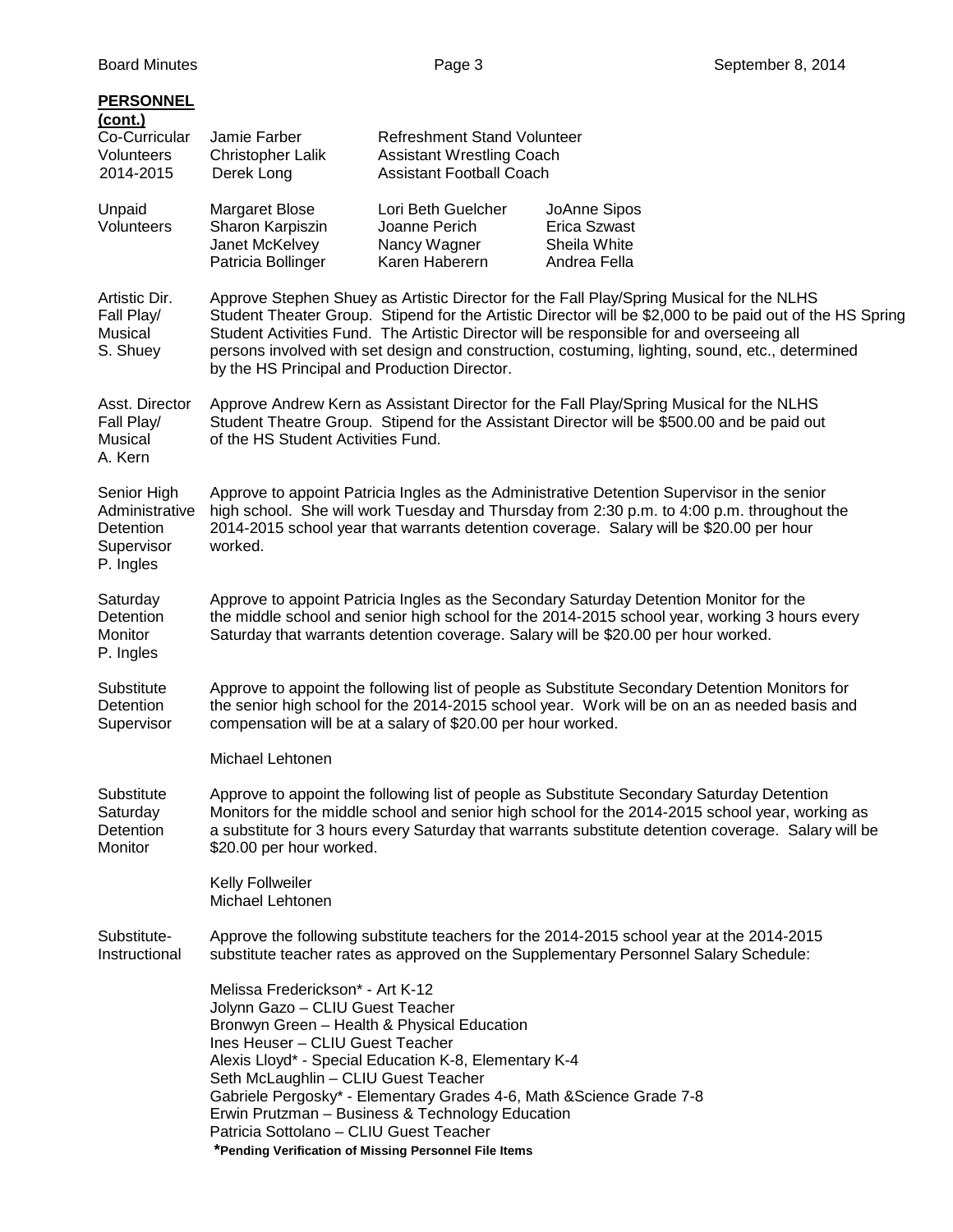| <b>PERSONNEL</b><br>(cont.)<br>Substitute-<br>Non-<br>Instructional<br>Aides/<br>Secretary | Approve the following individuals as substitute secretaries/aides for the 2014-2015 school year<br>at the 2014-2015 substitute rate as approved on the Supplementary Personnel Salary Schedule:<br>Laura Olinger*<br>Anthony Thomas<br>Rosetta Strohl                                                                                    |  |
|--------------------------------------------------------------------------------------------|------------------------------------------------------------------------------------------------------------------------------------------------------------------------------------------------------------------------------------------------------------------------------------------------------------------------------------------|--|
| Cafeteria<br>Workers                                                                       | *Pending Verification of Missing Documents<br>Approve the following individuals as substitute cafeteria workers for the 2014-2015 school year<br>at the 2014-2015 substitute rate as approved on the Supplementary Personnel Salary Schedule:                                                                                            |  |
|                                                                                            | Rosa George<br>Anthony Thomas<br>Barbara Tobisch*<br>Brittany Keyser*<br>Laura Olinger*<br>*Pending Verification of Missing Documents                                                                                                                                                                                                    |  |
| Custodians                                                                                 | Approve the following individuals as substitute custodians for the 2014-2015 school year at the 2014-<br>2015 substitute rate as approved on the Supplementary Personnel Salary Schedule:                                                                                                                                                |  |
|                                                                                            | Rosetta Strohl<br>Anthony Thomas<br><b>Matthew Walters</b>                                                                                                                                                                                                                                                                               |  |
|                                                                                            | Mr. Distler, Mr. Fedorcha, Mr. Follweiler, Mr. Green, Mrs. Green, Mr. Keegan, Mrs. Kulp,<br>YEA:<br>Mr. Williams and Mr. Hartman (9)<br>NAY:<br>None $(0)$                                                                                                                                                                               |  |
| <b>POLICY</b><br><b>Board Policy</b>                                                       | Mr. Williams made a motion, which was seconded by Mrs. Kulp, that the Board of Education approves<br>the following policy items:                                                                                                                                                                                                         |  |
| <b>First Reading</b>                                                                       | Approve school board policy #319 - Administrative Employees - Outside Activities, as<br>presented after first reading.                                                                                                                                                                                                                   |  |
|                                                                                            | Approve school board policy #419 - Professional Employees - Outside Activities, as presented<br>after first reading.                                                                                                                                                                                                                     |  |
|                                                                                            | Approve school board policy #519 - Non-Professional Employees - Outside Activities, as<br>presented after first reading.                                                                                                                                                                                                                 |  |
| <b>Board Policy</b><br>Second<br>Reading                                                   | Approve school board policy #102 - Programs - Academic Standards, as presented after second<br>reading.                                                                                                                                                                                                                                  |  |
|                                                                                            | Approve school board policy #105 - Programs - Curriculum, as presented after second reading.                                                                                                                                                                                                                                             |  |
|                                                                                            | Approve school board policy #217 - Pupils - Graduation, as presented after second reading.                                                                                                                                                                                                                                               |  |
| Special<br>Education<br>Agreement<br>Palmerton<br>S.D.                                     | Approve to authorize proper officials to enter into an agreement for three Northern Lehigh School<br>District special education students to attend Palmerton Area School District in accordance with<br>the promises and covenants contained in the agreement. This agreement is effective for the<br>2014-2015 school year.             |  |
| Special<br>Education<br>Agreement<br>Northwestern<br>Area S.D.                             | Approve to authorize proper officials to enter into an agreement for one Northwestern Area<br>School District special education student to attend the Northern Lehigh School District in<br>accordance with the promises and covenants contained in the agreement. This agreement<br>is effective August 25, 2014 through June 20, 2015. |  |
|                                                                                            | YEA:<br>Mr. Distler, Mr. Fedorcha, Mr. Follweiler, Mr. Green, Mrs. Green, Mr. Keegan, Mrs. Kulp,<br>Mr. Williams and Mr. Hartman (9)<br>NAY:<br>None $(0)$                                                                                                                                                                               |  |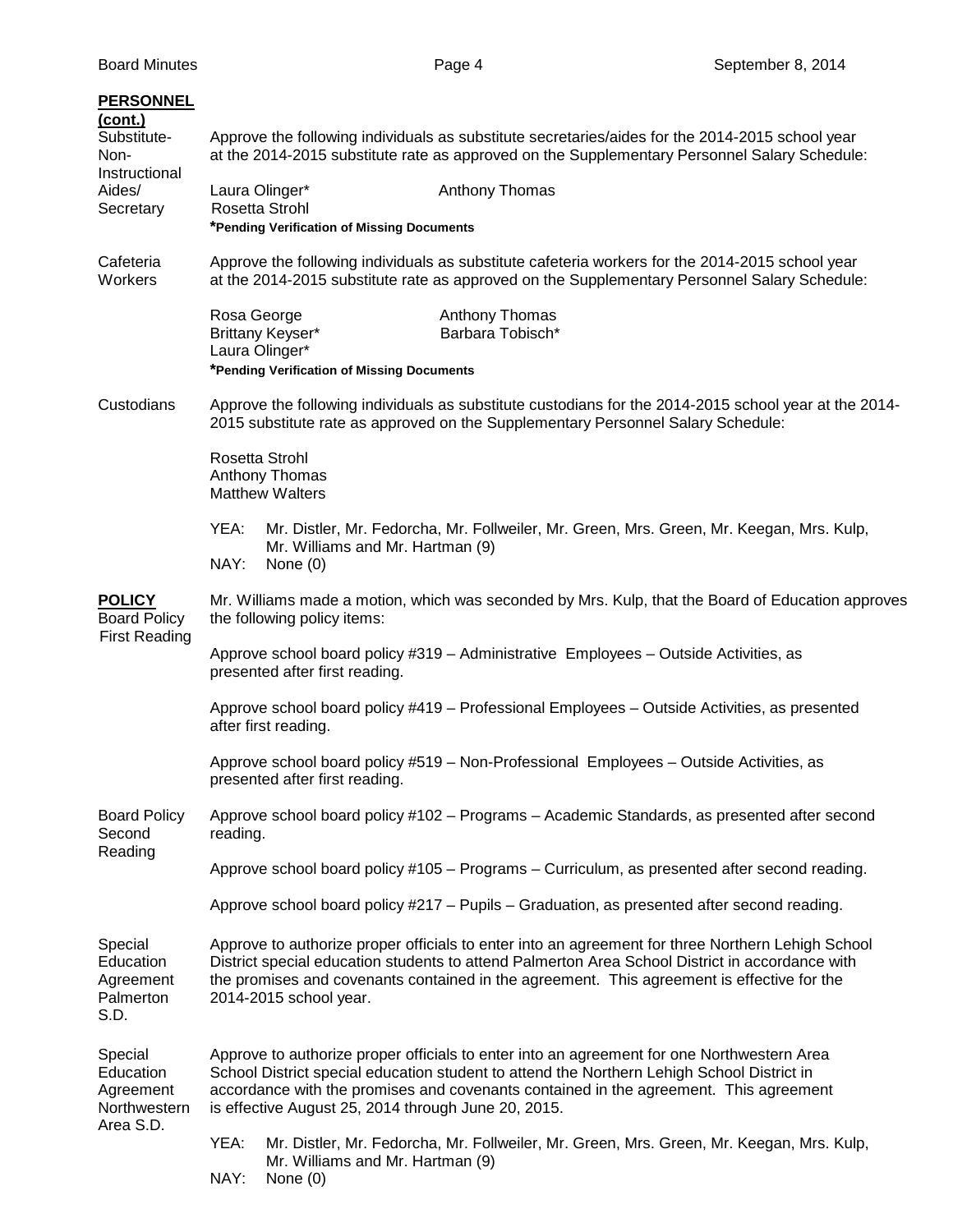| <b>CURRIC-</b><br><b>ULUM AND</b><br><b>INSTRUC-</b><br><b>TION</b>         | Mr. Distler made a motion, which was seconded by Mrs. Kulp, that the Board of Education<br>approves the following curriculum and instruction item:                                                                                                                                                                                                                                                                                                  |  |
|-----------------------------------------------------------------------------|-----------------------------------------------------------------------------------------------------------------------------------------------------------------------------------------------------------------------------------------------------------------------------------------------------------------------------------------------------------------------------------------------------------------------------------------------------|--|
| E.Stroudsburg<br>University<br>Student<br>Teacher<br>Agreement<br>2014-2019 | Approve to authorize proper officials to execute an Affiliation agreement between Northern<br>Lehigh School District and East Stroudsburg University for a teacher preparation program. This<br>program allows students at East Stroudsburg University to student teach in our district in order for<br>them to complete their practicum hours needed for graduation. This agreement will commence on<br>July 1,2014 and will end on June 30, 2019. |  |
|                                                                             | YEA:<br>Mr. Distler, Mr. Fedorcha, Mr. Follweiler, Mr. Green, Mrs. Green, Mr. Keegan, Mrs. Kulp,<br>Mr. Williams and Mr. Hartman (9)<br>NAY:<br>None $(0)$                                                                                                                                                                                                                                                                                          |  |
| <b>NEW</b><br><b>BUSINESS</b>                                               | Mr. Keegan asked that item B, Election of PSBA Officers, be voted on separately. Mr.<br>Williams made a motion, which was seconded by Mr. Keegan, that the Board of Education<br>approves the following new business items:                                                                                                                                                                                                                         |  |
| Summary<br>Offense<br><b>Notices</b>                                        | Approve to designate and authorize the following administrators to sign summary<br>offense notices for district students for the 2014-2015 school year:                                                                                                                                                                                                                                                                                             |  |
|                                                                             | Mr. Paul Leonzi - Peters Elementary School Principal<br>Mr. Scott Pyne - Slatington Elementary School Principal<br>Mrs. Jill Chamberlain - Middle School Principal<br>Mr. Robert Vlasaty - High School Principal<br>Ms. Tanya Simms - High School Assistant Principal                                                                                                                                                                               |  |
| <b>District</b>                                                             | Approve the Northern Lehigh School District Goals for the 2014-2015 school year.                                                                                                                                                                                                                                                                                                                                                                    |  |
| Goals<br>2014-2015                                                          | YEA:<br>Mr. Distler, Mr. Fedorcha, Mr. Follweiler, Mr. Green, Mrs. Green, Mr. Keegan, Mrs. Kulp,<br>Mr. Williams and Mr. Hartman (9)<br>NAY:<br>None $(0)$                                                                                                                                                                                                                                                                                          |  |
| <b>NEW</b><br><b>BUSINESS</b><br>(cont.)                                    | Regarding election of PSBA Officers, Mr. Keegan asked if each position could be voted on<br>separately. Mr. Williams stated that last year was the first year we had to formerly elect<br>officers.                                                                                                                                                                                                                                                 |  |
|                                                                             | Mr. Williams made a motion, which was seconded by Mr. Green, that the Board of<br>Education approve the following nominations for PSBA President-elect. The other<br>candidate is Kathy Swope.                                                                                                                                                                                                                                                      |  |
| <b>PSBA</b><br><b>Officers</b>                                              | <b>RECOMMEND</b> That the Board of Education votes for Chuck Ballard as President-<br>elect of the Pennsylvania School Boards Association, effective January 1, 2015<br>President-elect through December 31, 2015.                                                                                                                                                                                                                                  |  |
|                                                                             | YEA:<br>Mr. Distler, Mr. Fedorcha, , Mr. Green, Mrs. Green, Mrs. Kulp, Mr. Williams and<br>Mr. Hartman (7)<br>NAY:<br>Mr. Follweiler, Mr. Keegan (2)                                                                                                                                                                                                                                                                                                |  |
|                                                                             | Mr. Fedorcha made a motion, which was seconded by Mrs. Kulp, that the Board of<br>Education approve the following nominations for PSBA Vice President and Treasurer:                                                                                                                                                                                                                                                                                |  |
| V.President                                                                 | <b>RECOMMEND</b> That the Board of Education votes for Mark Miller as Vice President of the<br>Pennsylvania School Boards Association, effective January 1, 2015 through December 31, 2015.                                                                                                                                                                                                                                                         |  |
| Treasurer                                                                   | <b>RECOMMEND</b> That the Board of Education votes for Otto Voit III as Treasurer of the<br>Pennsylvania School Boards Association, effective January 1, 2015 through December 31, 2015.                                                                                                                                                                                                                                                            |  |
|                                                                             | YEA:<br>Mr. Distler, Mr. Fedorcha, Mr. Follweiler, Mr. Green, Mrs. Green, Mr. Keegan, Mrs. Kulp,<br>Mr. Williams and Mr. Hartman (9)<br>NAY:<br>(0)                                                                                                                                                                                                                                                                                                 |  |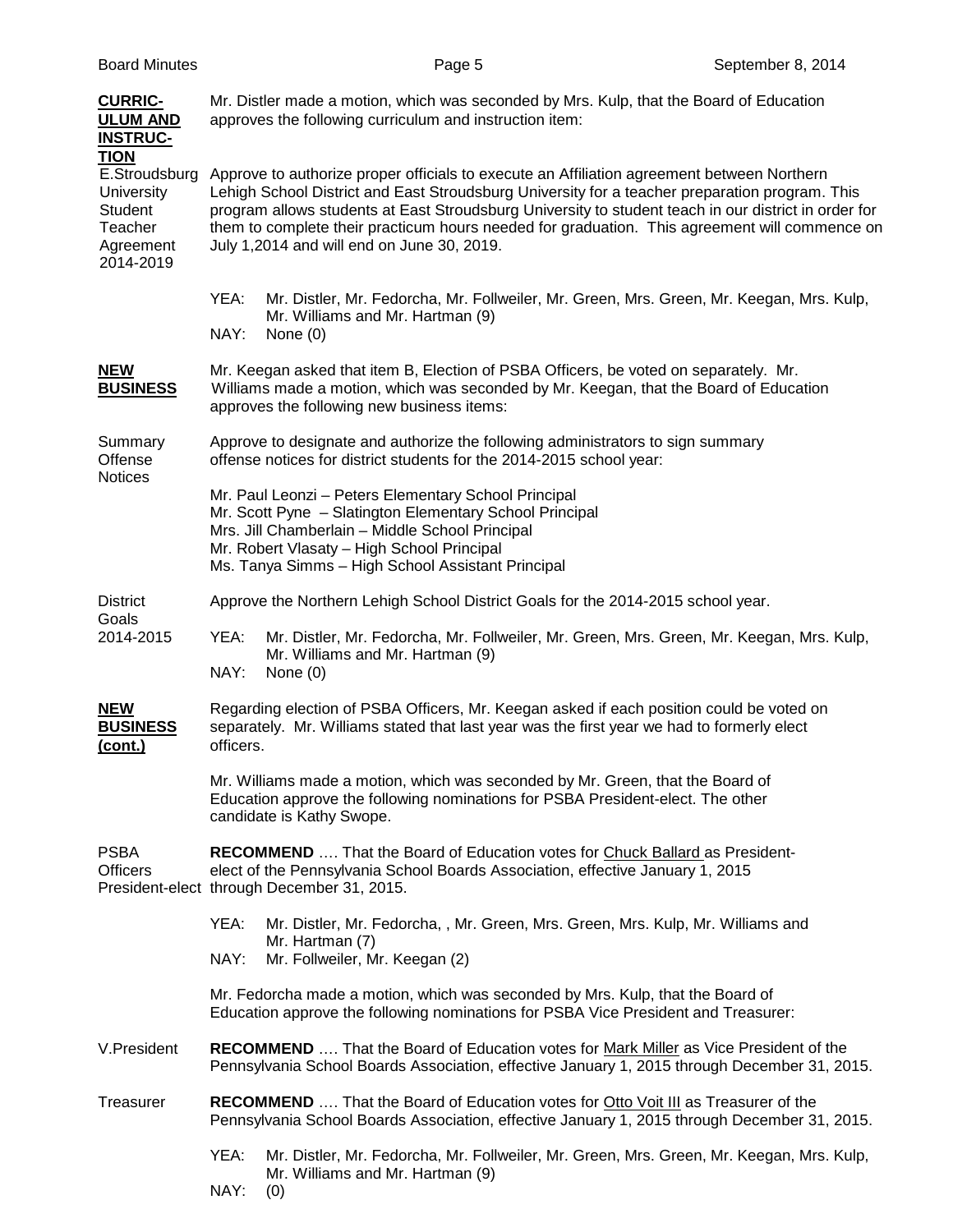| <b>NEW</b><br><b>BUSINESS</b><br>(cont.)                                                                                 | Mr. Williams made a motion, which was seconded by Mr. Fedorcha, that the Board of<br>Education approve the following nominations for PSBA At-Large Representative. The other<br>candidates are Robert Schwartz and Edward Cardow.                                                                            |  |
|--------------------------------------------------------------------------------------------------------------------------|--------------------------------------------------------------------------------------------------------------------------------------------------------------------------------------------------------------------------------------------------------------------------------------------------------------|--|
| At Large                                                                                                                 | RECOMMEND  That the Board of Education votes for Michael Faccinetto At Large<br>Representative Representative of the Pennsylvania School Boards Association, effective January<br>1, 2015 through December 31, 2015.                                                                                         |  |
|                                                                                                                          | YEA:<br>Mr. Distler, Mr. Fedorcha, Mr. Follweiler, Mr. Green, Mrs. Green, Mr. Keegan, Mrs. Kulp,<br>Mr. Williams and Mr. Hartman (9)<br>NAY:<br>(0)                                                                                                                                                          |  |
|                                                                                                                          | Mr. Michaels asked that next year we have a ballot for each board member and he asked<br>that the board members communicate with Mr. Williams. Mr. Fedorcha asked if anybody is<br>interested in going to the PSBA conference. Mr. Williams stated that if anybody would like<br>to go, please let him know. |  |
| <b>FINANCIAL</b>                                                                                                         | Mr. Fedorcha made a motion, which was seconded by Mrs. Kulp to approve the following Financial<br>items:                                                                                                                                                                                                     |  |
| List of<br><b>Bills</b>                                                                                                  | Approve the Following List of Bills:<br>General Fund months of August and September, 2014<br>Refreshment Stand month of August, 2014<br>Cafeteria Fund month of August, 2014                                                                                                                                 |  |
| <b>Bio Diesel</b><br><b>Fuel Tank</b><br>Wagon<br><b>Delivery</b><br>PA Dept. of<br>General Serv.<br>Fluctuating<br>Rate | Bio Diesel Fuel Tank Wagon Delivery - Will utilize Commonwealth of Pennsylvania<br>Department of General Services bid to purchase tankwagon deliveries of heating oil at a<br>fluctuating rate.                                                                                                              |  |
| Per Capita<br>Abatements/                                                                                                | Approve abatement/exoneration requests of per capita taxes, for the residents that fall within<br>the guidelines, as presented.                                                                                                                                                                              |  |
| Exonerations                                                                                                             | YEA:<br>Mr. Distler, Mr. Fedorcha, Mr. Follweiler, Mr. Green, Mrs. Green, Mr. Keegan, Mrs. Kulp,<br>Mr. Williams and Mr. Hartman (9)<br>NAY:<br>(0)                                                                                                                                                          |  |
| <b>LEGAL</b>                                                                                                             | Attorney Stopp asked that executive session continue after the board meeting.                                                                                                                                                                                                                                |  |
|                                                                                                                          | Attorney Charles Stopp swore in new student representative, Gavin Kemery.                                                                                                                                                                                                                                    |  |
| <b>INFOR-</b><br><b>MATION</b>                                                                                           | Minutes of the Lehigh Career & Technical Institute Joint Operating Committee meeting<br>held on June 25, 2014 were distributed.                                                                                                                                                                              |  |
|                                                                                                                          | Minutes of the Carbon Lehigh Intermediate Unit #21 Board of Directors meeting held on<br>July 21, 2014 were distributed.                                                                                                                                                                                     |  |
|                                                                                                                          | Minutes of the Lehigh Carbon Community College Board of Trustees meetings held on<br>July 10, 2014 were distributed.                                                                                                                                                                                         |  |
| <b>RECOGNI-</b><br><b>TION OF</b><br><b>GUESTS</b>                                                                       | Ms. Sharon Hartman, Washington Township, suggested having a donation bucket at the<br>games for the Month of Caring for other schools to get involved. Mrs. Green thanked her for the<br>suggestion and stated there will be a donation bucket and pins and wristbands will also be sold.                    |  |